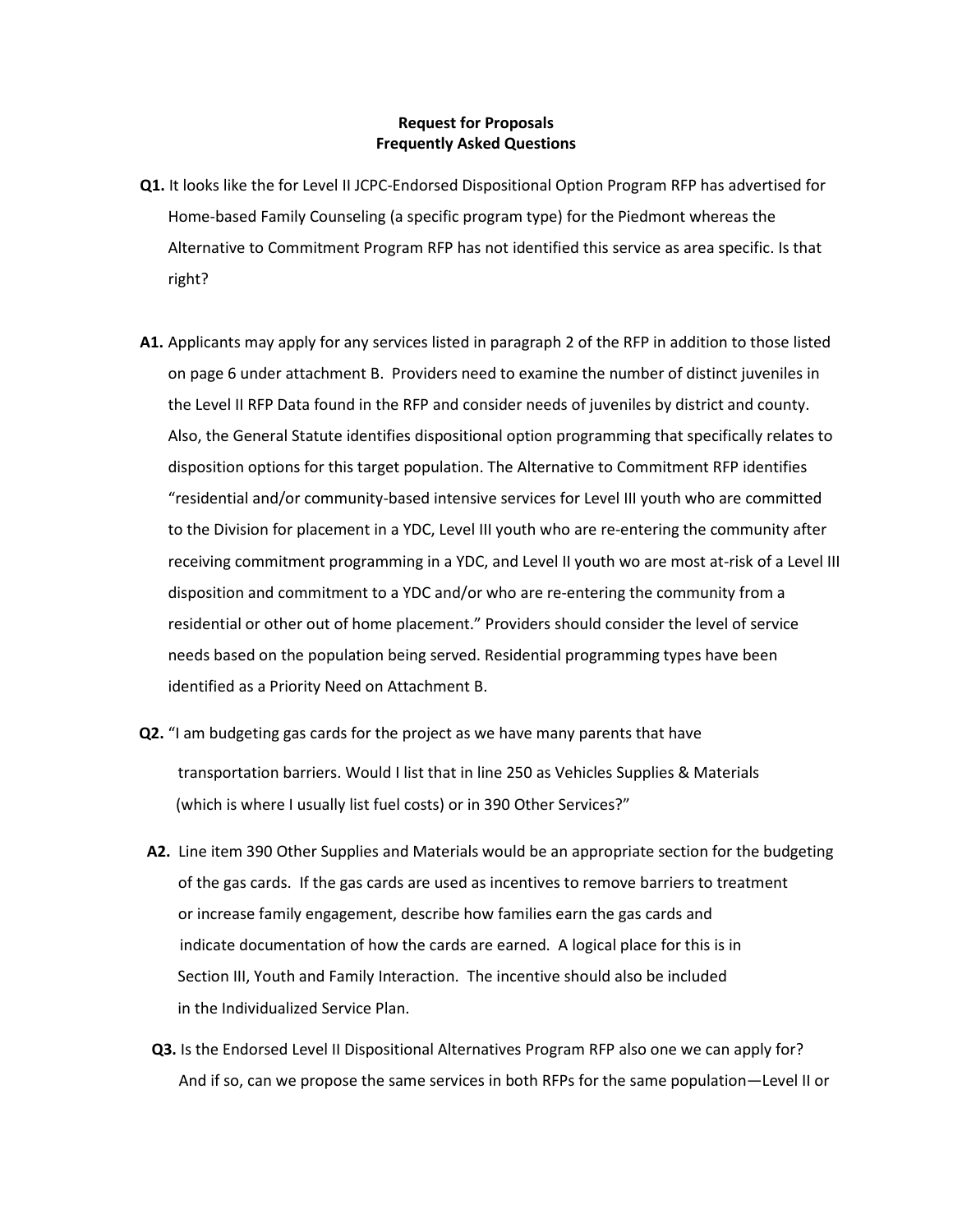youth with high needs at risk of detention or YDC placement?

- **A3.** Yes. You can apply for both and propose the same service for both RFPs. There are subtle differences between the target populations in the RFPs. The Level II RFP can serve Level II or Level III youth and Level I adjudicated youth with Medium/High Risk or Medium/High Needs scores. The ACP RFP can serve Level III youth who are committed to Youth Development Centers (YDCs), transitioning from YDCs or Level II youth who are most at-risk of a Level III disposition or youth or re-entering the community from a residential or other out of home placement. The ACP application can only request up to \$100,000**.**
- **Q4**. PFS is collaborating with the FCT Foundation (nonprofit) for the RFP. The Foundation has tried to go into the NC Allies website to begin looking at the requirements in that system for the RFP and they have been unable to access. What do they need to do?
- **A4.** The NCALLIES link included in the RFPs is as follows:

[\(http://www.ncdps.gov/Juvenile-Justice/Community-Programs/Juvenile-Crime-Prevention-](http://www.ncdps.gov/Juvenile-Justice/Community-Programs/Juvenile-Crime-Prevention-%20Councils/Program-Agreement-Information?a=000003%2C002476%2C002483%2C002482%2C002514)[Councils/Program-Agreement-](http://www.ncdps.gov/Juvenile-Justice/Community-Programs/Juvenile-Crime-Prevention-%20Councils/Program-Agreement-Information?a=000003%2C002476%2C002483%2C002482%2C002514)

[Information?a=000003%2C002476%2C002483%2C002482%2C002514](http://www.ncdps.gov/Juvenile-Justice/Community-Programs/Juvenile-Crime-Prevention-%20Councils/Program-Agreement-Information?a=000003%2C002476%2C002483%2C002482%2C002514) ) will lead one to the NCALLIES resource page. It includes instructions for applying in NCID if the provider does not already have an NCID. It also includes how to register in NC ALLIES and how to create a program agreement. ACP applications should choose JCPC Alternatives to Commitment Programs program agreement application as funding source. Level II applications should choose JCPC Level II Dispositional Alternatives as the funding source application. If the grant writer still has difficulty accessing NC ALLIES after reading the information on the page link above, he/she can contact an area office to gain assistance.

- **Q7.** We would need to obtain letters of support from each of the JCPCs in your five counties. I noted previously that we will be working collaboratively with the Family Centered Treatment (FCT) Foundation for this RFP. What do we need to do to obtain the letters of support?
- **A7.** Any qualified applicant *(501 (c)(3) non-profit, public agency or public housing authority*) should reach out now to the JCPC Chair in the counties they propose to serve.
- **Q8.** The Level II RFP lists Distinct Juveniles with a Level II Disposition. My county had 34 Level II juveniles. Then the ACP chart lists Level II Distinct Juveniles and my county had 10.